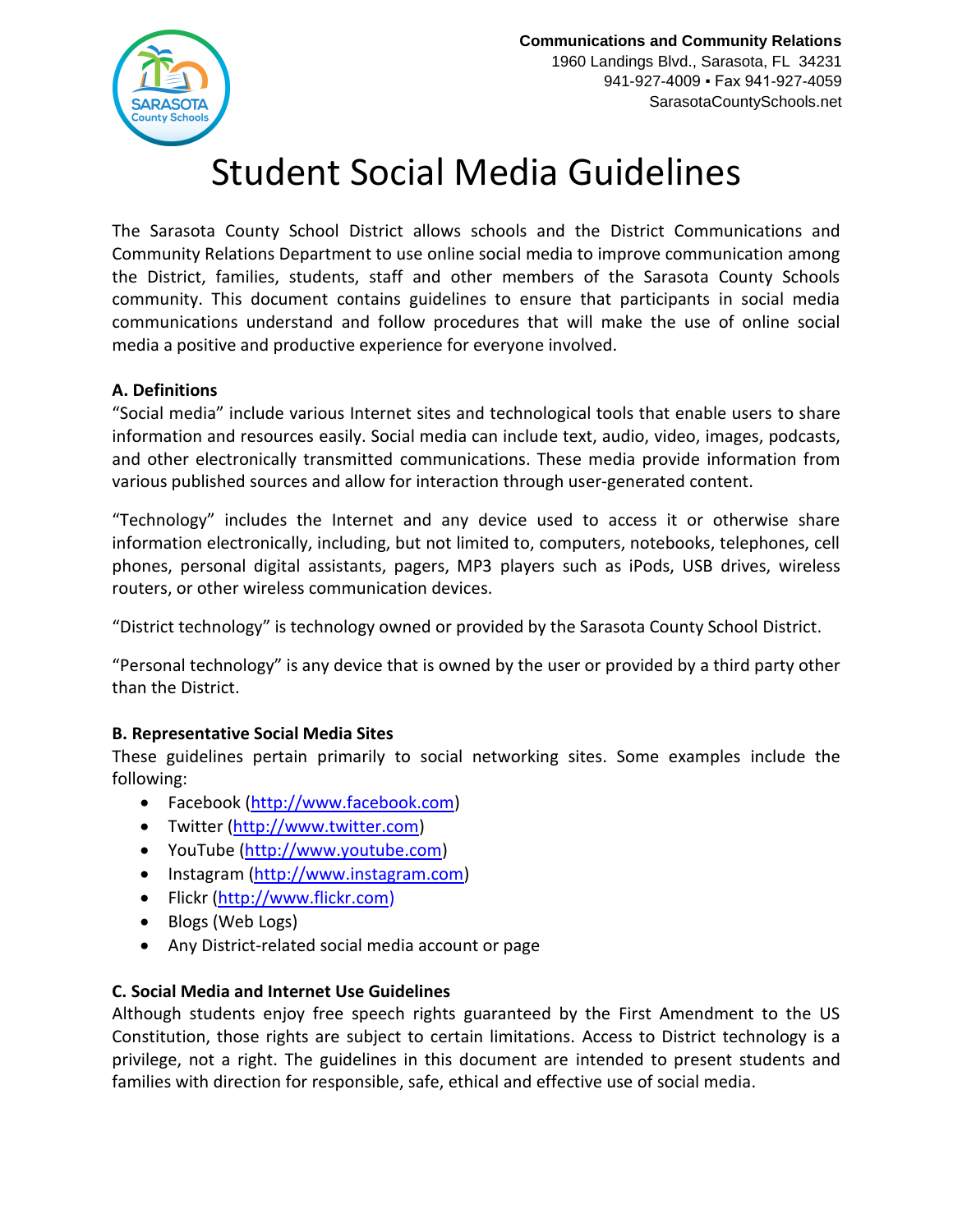## Page **2** of **5 Student Social Media Guidelines**

Student use of District technology for electronic communication is governed by the District Acceptable Use Policy, which describes consequences for violations. Students should not expect privacy in the content of their personal files on the District Internet system or other District technology, including email. District technology may be used for educational purposes only. Use for entertainment purposes such as personal blogging, instant messaging, on-line shopping or gaming is not allowed.

Use of personal technology may violate the District's Acceptable Use Policy if school or District authorities reasonably believe the conduct or speech has caused or will cause actual, material disruption of school activities or a staff member's ability to perform his or her job duties.

Although off-campus Internet use is generally unrelated to school, in some circumstances courts have held that the off-campus electronic communications may be connected enough to school or District interests to result in either student or staff-member discipline. The figure below illustrates the potential overlap in the use of District and personal technology.



#### **D. Student Use of Technology**

**Control of Personal Information** – Students are expected to protect personal information that would allow a recipient to locate the student, including his or her family name, home address or location, school address or location, work address or location, or phone number.

When using District technology, students shall not disclose their personal contact information or the personal contact information of others. Students are encouraged to follow these rules in their use of personal technology as well. If student use of personal technology causes disruption to the school community, the student may be disciplined.

**Cell Phone Use** – Students may possess electronic devices such as cell phones, smart phones, laptops, electronic tablets, e-readers and other devices designed to receive and send an electronic signal or store digital data in school, on school property, at after-school activities and at school-related functions, provided that during the student day the electronic devices remain powered off and concealed from view.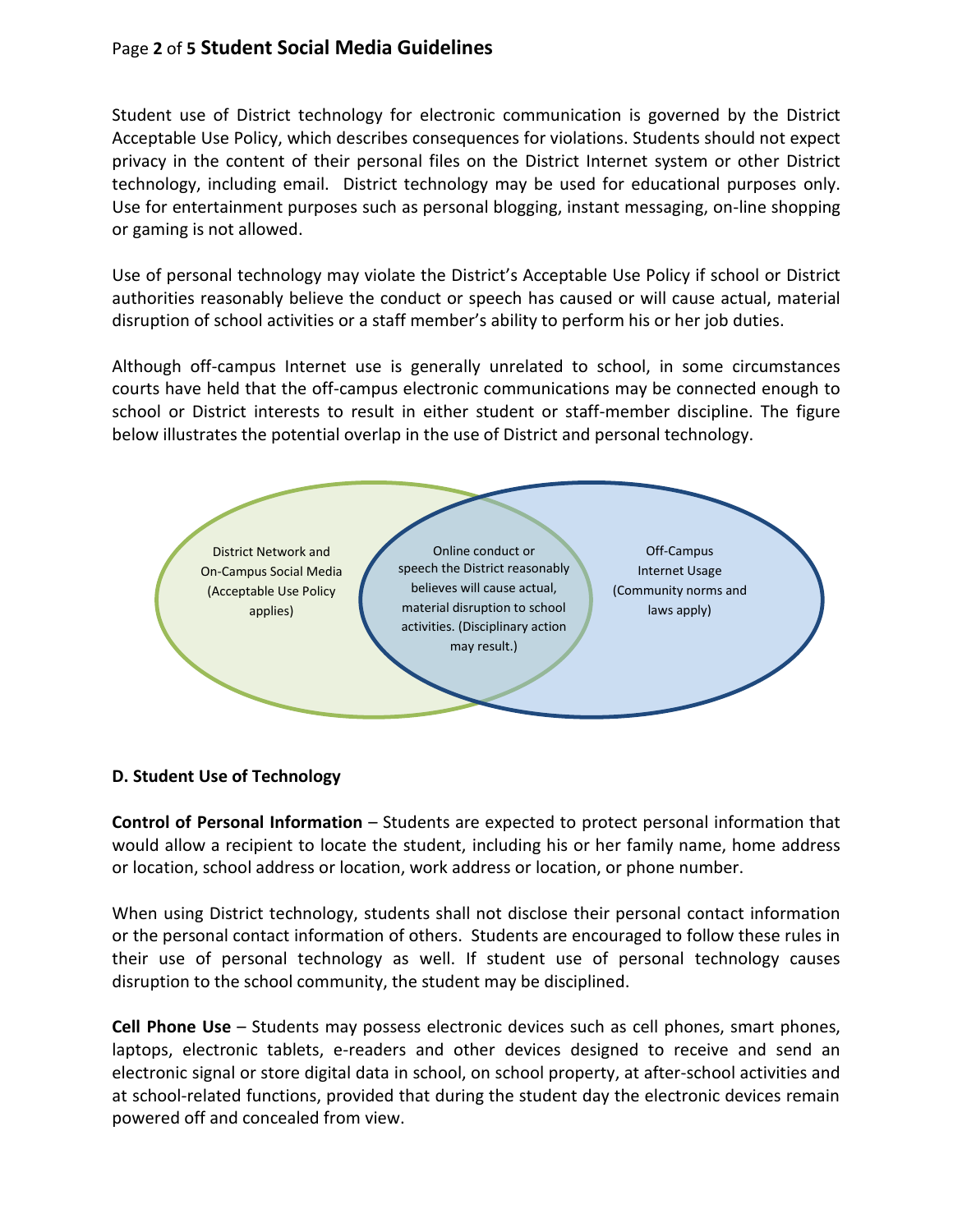Students may not use electronic devices on school property or at a school-sponsored activity to access or view Internet websites that are otherwise blocked to students at school. In special circumstances with permission from a supervising District employee, a student may use an electronic device for communicating. The requirement that electronic devices must be turned off will not apply when the electronic device is being used for an educational or instructional purpose with the teacher's permission and supervision.

Students may not possess electronic or recording devices at their desks, clipped to their belt, in their pocket, or anywhere within reach during testing, even if the device is turned off or the student is not using it. If a student is found to be in possession of any electronic device during testing, his or her test must be invalidated.

Possession of an electronic device by a student is a privilege that may be forfeited by any student who fails to abide by the terms of District policy, or otherwise engages in misuse of this privilege. Violations of this policy may result in disciplinary action and/or confiscation of the electronic device. If the electronic device is confiscated, it will be returned to the student's parent or guardian as defined by Florida statute.

The student who possesses an electronic device is responsible for its care and security. The District is not responsible for preventing or investigating the theft, loss, damage or vandalism to electronic devices brought on to District property.

#### **Inappropriate and/or Illegal Uses of Technology**

The following activities are prohibited uses of District technology, including computers and other hardware, software and the District network:

- Taking or posting photographs of individuals without their knowledge or consent
- Using a computer, video recorder, camera or program in any manner other than for appropriate educational purposes
- Accessing, copying, transmitting or distributing threatening, offensive, inflammatory, pornographic, obscene or otherwise inappropriate images, language or materials, including screen savers, backdrops, or pictures on school District-owned technology or on any other electronic device brought to school
- Transmitting or copying material in violation of federal, state, or local law, School Board policy or regulation, or Code of Student Conduct, including, but not limited to, copyrighted material; test questions or answers; unauthorized student work products; trade secrets; or computer viruses, "worms" or "trojans."
- Committing plagiarism; cheating; or reproducing tests, textbooks, teaching materials, or other intellectual property without expressed written permission
- Using technology for commercial activities unless explicitly permitted by the School Board
- Conducting private business or illegal activity
- Using email, instant messaging, web pages, or other technology to threaten, disrupt, or interfere with the safety and welfare of the school community
- Using technology to threaten, harass or bully other students or staff
- Using profanity, obscenity, epithets or other language that violates generally accepted norms of appropriate public discourse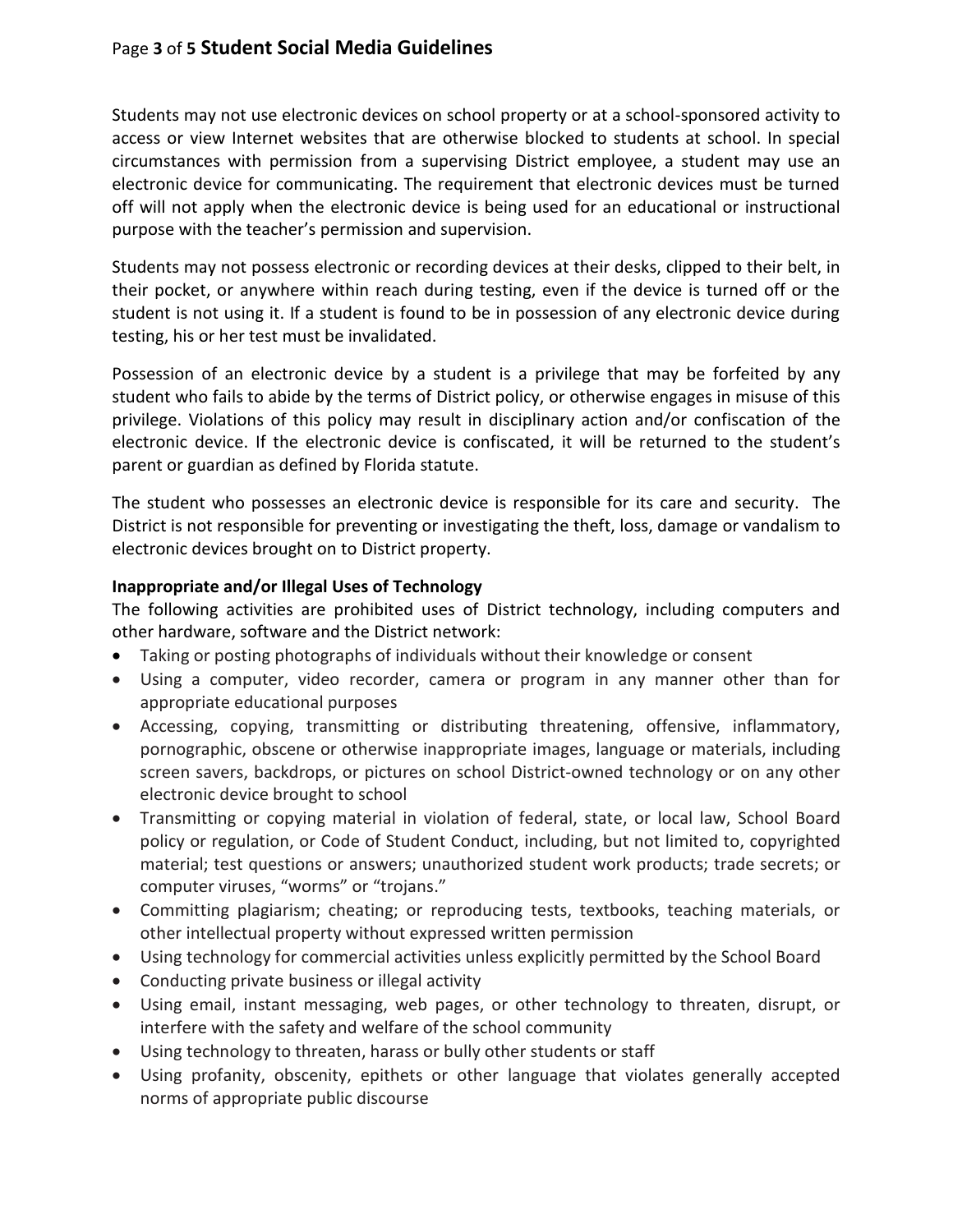# Page **4** of **5 Student Social Media Guidelines**

- Accessing online telecommunication systems other than those authorized and assigned as student educational systems
- Downloading or printing music, games, videos or inappropriate files during school hours
- Gaining or attempting to gain unauthorized access to the District's network, computer servers, or data files
- "Hacking" into the school's computer systems or modifying computer settings without permission
- Attempting to log on to the District's network using another person's identity
- Bypassing or attempting to bypass the District's filtering software
- Modifying the District's original pre-set software or hardware, including, but not limited to, loading software applications not authorized by the District; changing the computer name; changing or removing operating system and extensions; altering security/filtering software; altering the pre-loaded operating system or application; dismantling the computer for access to internal parts; or accessing or altering passwords
- Vandalizing data
- Using network access to destroy information that belongs to others
- Using technology in any other manner not listed above but determined to be inappropriate by staff or administrators.

**Violations will result in serious disciplinary actions and may include arrest and prosecution if a criminal law is broken. Examples of such criminal violations would be computer hacking or trespass, harassment or threats via computer, or computer fraud.**

**System Security** – Students are responsible for their individual District account and should take all reasonable precautions to prevent others from using their account. Under no circumstances should a student provide his or her password to another person. Students shall immediately notify a teacher or administrator if they identify a security problem.

**Resource Limits** – Students shall not download large files without permission of a teacher or administrator. Students shall not misuse District or school distribution lists or discussion groups by sending irrelevant messages.

Because online content can be spread in mere seconds to a mass audience, the District encourages students to ask themselves before posting any information online whether they would be comfortable having the information printed in a newspaper alongside their photo.

# **If you would not bring it to a college admissions or job interview, do not post it online!**